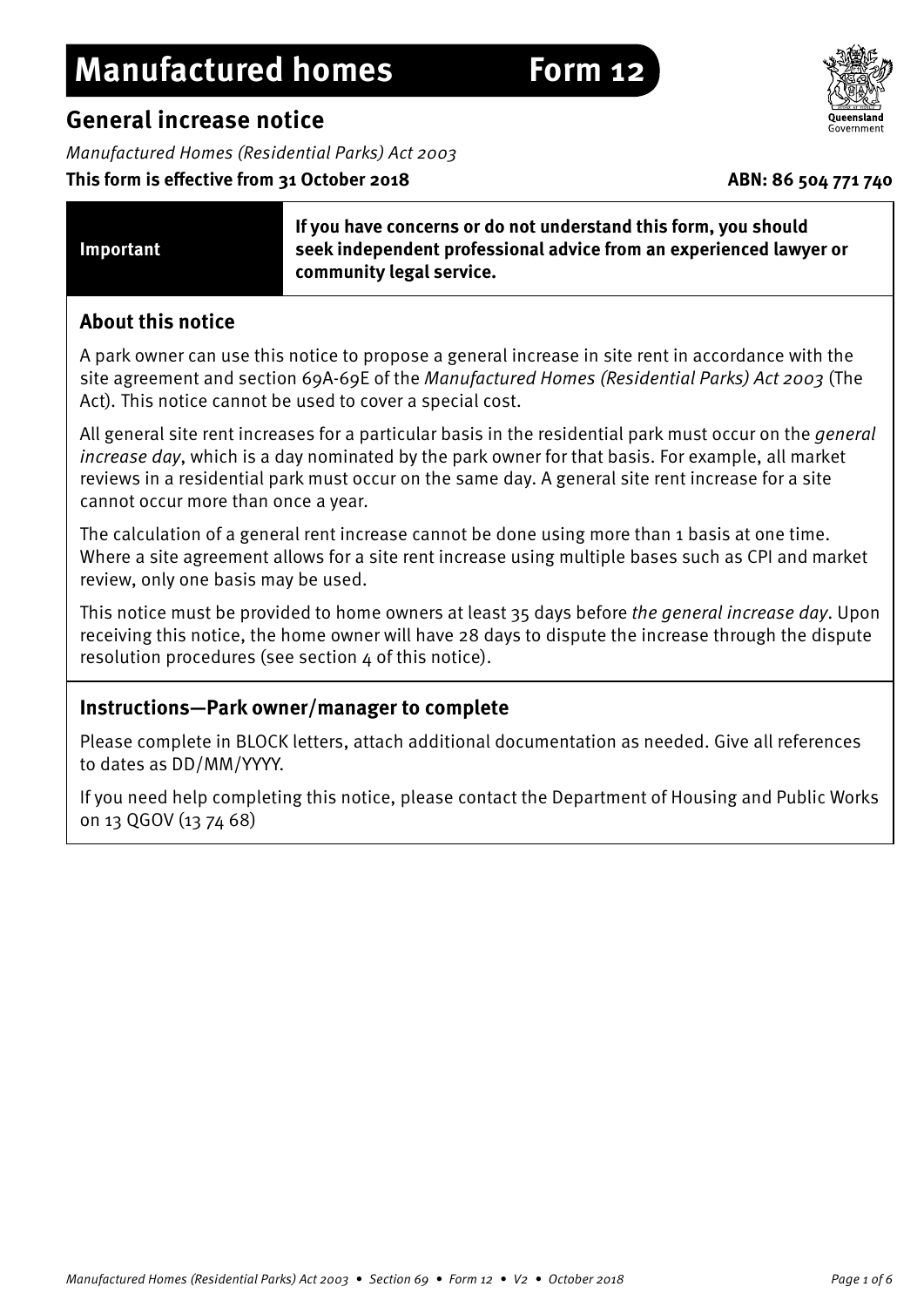| Part 1-Site rent increase            |                                                                                         |                |  |
|--------------------------------------|-----------------------------------------------------------------------------------------|----------------|--|
| <b>Rent increase details</b>         | Current site rent \$                                                                    |                |  |
|                                      | The amount of the proposed increase in site rent $$$                                    |                |  |
|                                      |                                                                                         |                |  |
|                                      | Paid: $\bigcirc$ Weekly $\bigcirc$ Fortnightly $\bigcirc$ Monthly $\bigcirc$ Other      |                |  |
|                                      | Basis for increase (e.g. CPI, a fixed percentage, market review)                        |                |  |
|                                      |                                                                                         |                |  |
|                                      | If market review, please complete part 2.                                               |                |  |
| <b>Calculation details</b>           | How the proposed site rent increase has been worked out using the basis                 |                |  |
|                                      |                                                                                         |                |  |
|                                      |                                                                                         |                |  |
|                                      |                                                                                         |                |  |
|                                      |                                                                                         |                |  |
|                                      |                                                                                         |                |  |
|                                      |                                                                                         |                |  |
|                                      |                                                                                         |                |  |
|                                      |                                                                                         |                |  |
|                                      |                                                                                         |                |  |
|                                      |                                                                                         |                |  |
|                                      |                                                                                         |                |  |
|                                      | Note: site rent increase cannot be worked out using more than 1 basis at<br>one time.   |                |  |
| Part 1-Site rent increases continued |                                                                                         |                |  |
| <b>Key dates</b>                     | General increase day                                                                    |                |  |
|                                      | <b>Note:</b> New site rent amount payable<br>from this date                             | DD / MM / YYYY |  |
|                                      | Date notice delivered to home owner                                                     |                |  |
|                                      | Note: Notice must be provided at least<br>35 days before general increase day.          | DD / MM / YYYY |  |
|                                      | Disputes should be lodged by                                                            |                |  |
|                                      | Note: dispute must be lodged within<br>28 days of receiving the general increase notice | DD / MM / YYYY |  |
|                                      | Date of last general increase                                                           |                |  |
|                                      | Note: site rent increases using this form<br>cannot occur more than once per year.      | DD / MM / YYYY |  |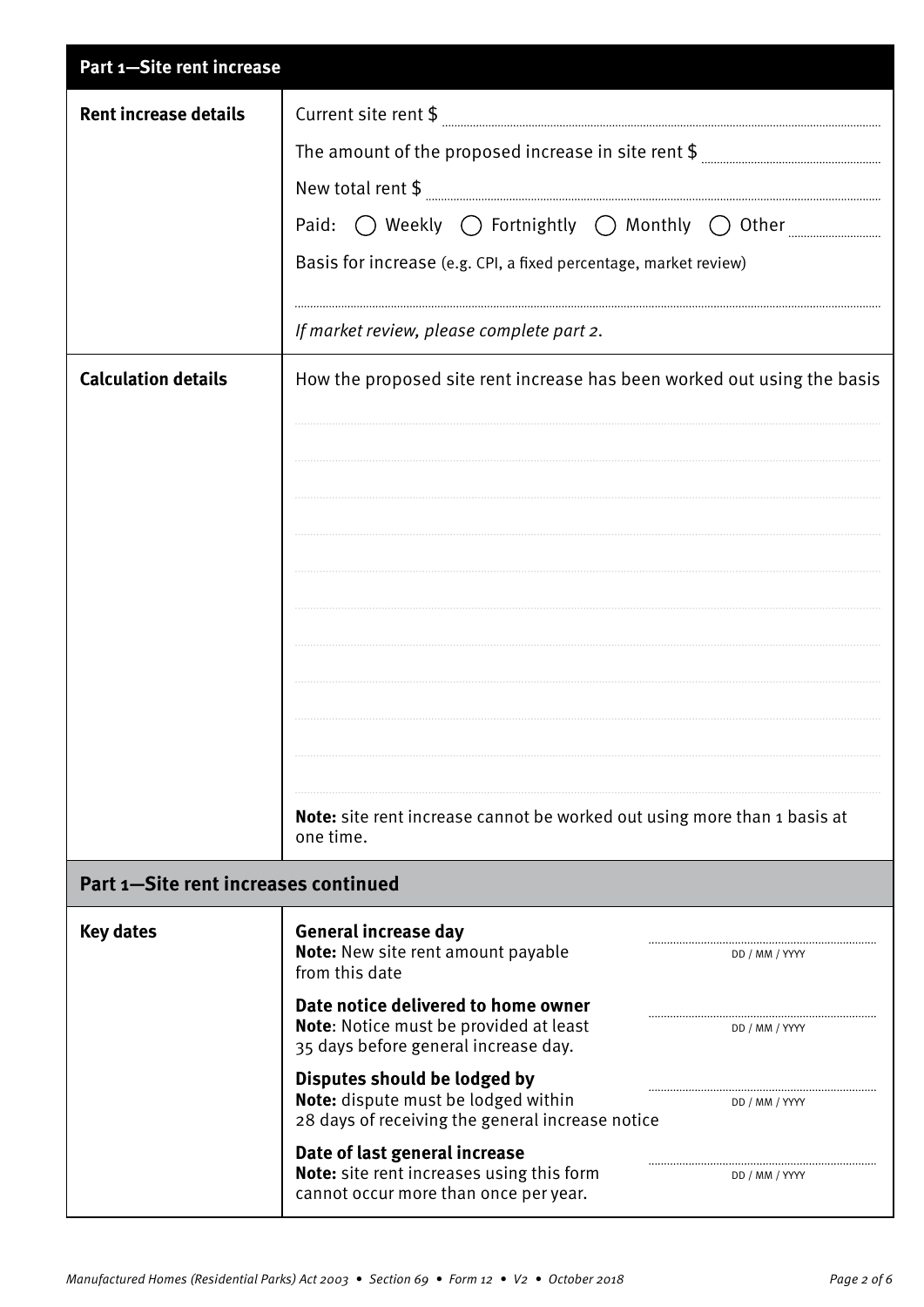| <b>Part 2-Market review</b>                                                                    |                                                                                                                                                                                                                                                                                                                     |                                                                                      |                                                                    |
|------------------------------------------------------------------------------------------------|---------------------------------------------------------------------------------------------------------------------------------------------------------------------------------------------------------------------------------------------------------------------------------------------------------------------|--------------------------------------------------------------------------------------|--------------------------------------------------------------------|
| <b>Market review</b><br>information                                                            | Where the basis of a site rent increase is market review, this form<br>must be accompanied by a market valuation of site rent that has been<br>prepared by a registered valuer.                                                                                                                                     |                                                                                      |                                                                    |
|                                                                                                | In preparing the market valuation, the park owner must consult with, or<br>arrange for a registered valuer to consult with the park's home owners<br>committee at least 63 days before the general increase day. Where a<br>home owner committee doesn't exist, home owners from 25% of sites<br>must be consulted. |                                                                                      |                                                                    |
| <b>Market review checklist</b><br>Complete if increasing rent<br>on the basis of market review | Site agreement allows for market review of site rent                                                                                                                                                                                                                                                                |                                                                                      |                                                                    |
|                                                                                                | Interested entities consulted at least 63 days before General<br><b>Increase Day</b>                                                                                                                                                                                                                                |                                                                                      |                                                                    |
|                                                                                                | This notice is accompanied by a market valuation for the market<br>review of the site rent prepared by a registered valuer                                                                                                                                                                                          |                                                                                      |                                                                    |
|                                                                                                | The market valuation report states any connection or agreement<br>the independence of the valuation.                                                                                                                                                                                                                |                                                                                      | between the park owner and the valuer which may call into question |
| Part 3-Details                                                                                 |                                                                                                                                                                                                                                                                                                                     |                                                                                      |                                                                    |
| Park owner/manager                                                                             | Title                                                                                                                                                                                                                                                                                                               | $\bigcap$ Mr $\bigcirc$ Mrs $\bigcirc$ Ms $\bigcirc$ Miss $\bigcirc$ Other (specify) |                                                                    |
|                                                                                                | Last name                                                                                                                                                                                                                                                                                                           |                                                                                      |                                                                    |
|                                                                                                |                                                                                                                                                                                                                                                                                                                     |                                                                                      |                                                                    |
|                                                                                                | First name                                                                                                                                                                                                                                                                                                          |                                                                                      |                                                                    |
|                                                                                                | <b>Business address</b>                                                                                                                                                                                                                                                                                             |                                                                                      |                                                                    |
|                                                                                                |                                                                                                                                                                                                                                                                                                                     |                                                                                      |                                                                    |
|                                                                                                |                                                                                                                                                                                                                                                                                                                     |                                                                                      |                                                                    |
|                                                                                                |                                                                                                                                                                                                                                                                                                                     |                                                                                      |                                                                    |
|                                                                                                | Full company/corporation name                                                                                                                                                                                                                                                                                       |                                                                                      |                                                                    |
|                                                                                                |                                                                                                                                                                                                                                                                                                                     |                                                                                      |                                                                    |
|                                                                                                |                                                                                                                                                                                                                                                                                                                     |                                                                                      |                                                                    |
|                                                                                                | ACN                                                                                                                                                                                                                                                                                                                 |                                                                                      |                                                                    |
|                                                                                                | Park owner/manager                                                                                                                                                                                                                                                                                                  |                                                                                      |                                                                    |
|                                                                                                |                                                                                                                                                                                                                                                                                                                     |                                                                                      |                                                                    |
| Sign here »                                                                                    | Signature<br>Date                                                                                                                                                                                                                                                                                                   |                                                                                      |                                                                    |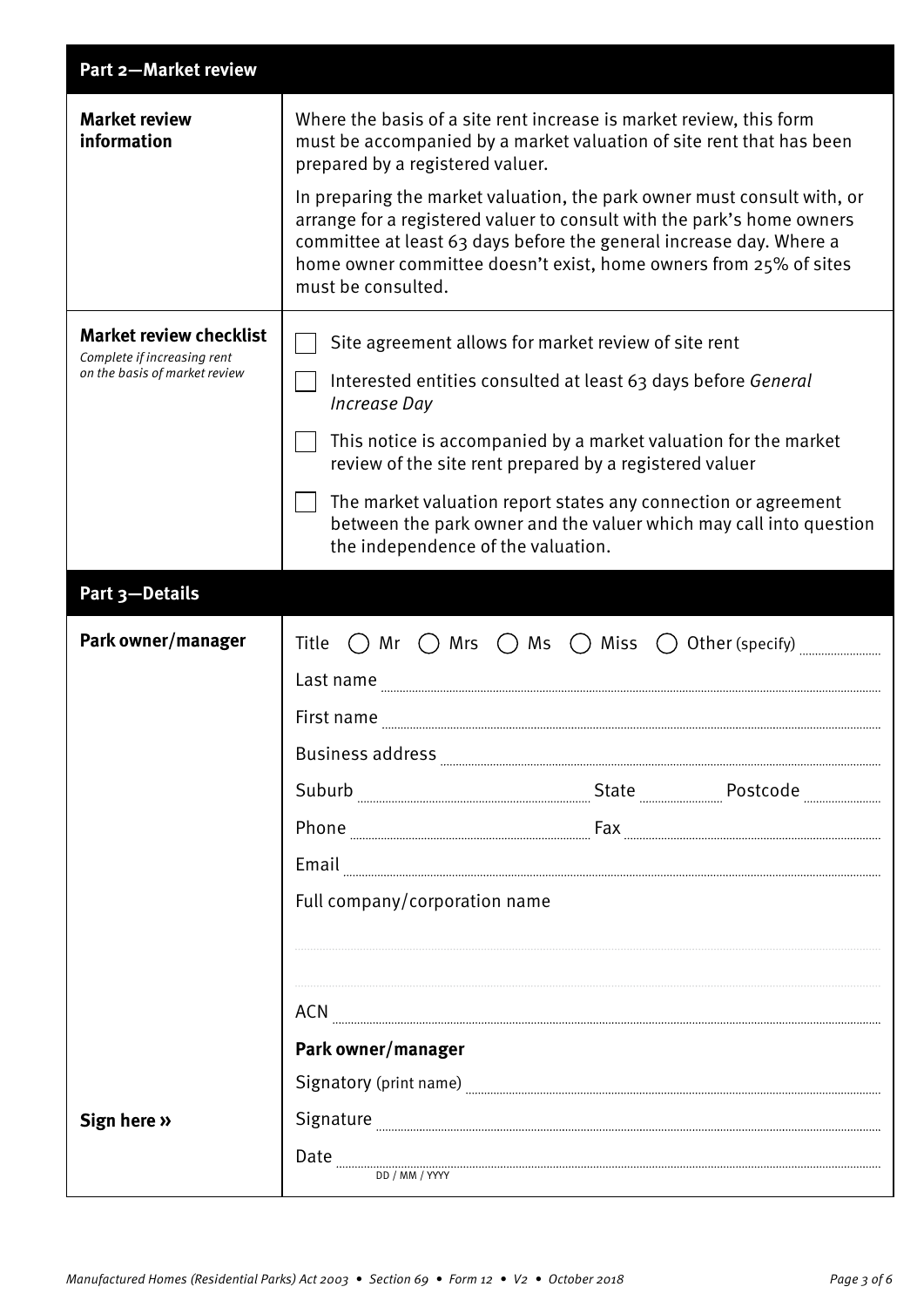| Part 3-Details continued               |                                                                                                                                                                                                                                                                                                                                                                                                                                                                                                                                                                                                                                                                                                                                                                                        |  |  |
|----------------------------------------|----------------------------------------------------------------------------------------------------------------------------------------------------------------------------------------------------------------------------------------------------------------------------------------------------------------------------------------------------------------------------------------------------------------------------------------------------------------------------------------------------------------------------------------------------------------------------------------------------------------------------------------------------------------------------------------------------------------------------------------------------------------------------------------|--|--|
| <b>Park details</b>                    | Park name                                                                                                                                                                                                                                                                                                                                                                                                                                                                                                                                                                                                                                                                                                                                                                              |  |  |
|                                        |                                                                                                                                                                                                                                                                                                                                                                                                                                                                                                                                                                                                                                                                                                                                                                                        |  |  |
|                                        |                                                                                                                                                                                                                                                                                                                                                                                                                                                                                                                                                                                                                                                                                                                                                                                        |  |  |
|                                        |                                                                                                                                                                                                                                                                                                                                                                                                                                                                                                                                                                                                                                                                                                                                                                                        |  |  |
|                                        |                                                                                                                                                                                                                                                                                                                                                                                                                                                                                                                                                                                                                                                                                                                                                                                        |  |  |
| <b>Home owner details</b>              | Person <sub>1</sub><br>Title $\bigcap$ Mr $\bigcap$ Mrs $\bigcap$ Ms $\bigcap$ Miss $\bigcirc$ Other (specify) $\frac{1}{\sum_{i=1}^{n} n_i}$<br>Last name<br>First name <b>with an area and all the contract of the contract of the contract of the contract of the contract of the contract of the contract of the contract of the contract of the contract of the contract of the contract </b><br>Email<br>Person <sub>2</sub><br>Title $\bigcirc$ Mr $\bigcirc$ Mrs $\bigcirc$ Ms $\bigcirc$ Miss $\bigcirc$ Other (specify)<br>Last name<br>First name <b>with a contract of the contract of the contract of the contract of the contract of the contract of the contract of the contract of the contract of the contract of the contract of the contract of the contract of</b> |  |  |
|                                        |                                                                                                                                                                                                                                                                                                                                                                                                                                                                                                                                                                                                                                                                                                                                                                                        |  |  |
|                                        | $\small \textbf{Email} \label{def:main}$                                                                                                                                                                                                                                                                                                                                                                                                                                                                                                                                                                                                                                                                                                                                               |  |  |
| Part 4-Dispute resolution              |                                                                                                                                                                                                                                                                                                                                                                                                                                                                                                                                                                                                                                                                                                                                                                                        |  |  |
| <b>Dispute resolution</b><br>procedure | If you have received this notice and you wish to dispute the change in<br>site rent you (the home owner):                                                                                                                                                                                                                                                                                                                                                                                                                                                                                                                                                                                                                                                                              |  |  |
|                                        | • must, within 28 days after receiving the notice, give the park owner a<br>Dispute negotiation notice (Form 11) for the dispute; and<br>• must use the dispute resolution procedures under part 17, division 1 of<br>the Act to try to resolve the dispute with the park owner; and<br>may, subject to section 116 of the Act, apply to the tribunal for an order<br>reducing the amount of, or setting aside, the site rent increase if the<br>dispute cannot be resolved using the dispute resolution procedures.                                                                                                                                                                                                                                                                   |  |  |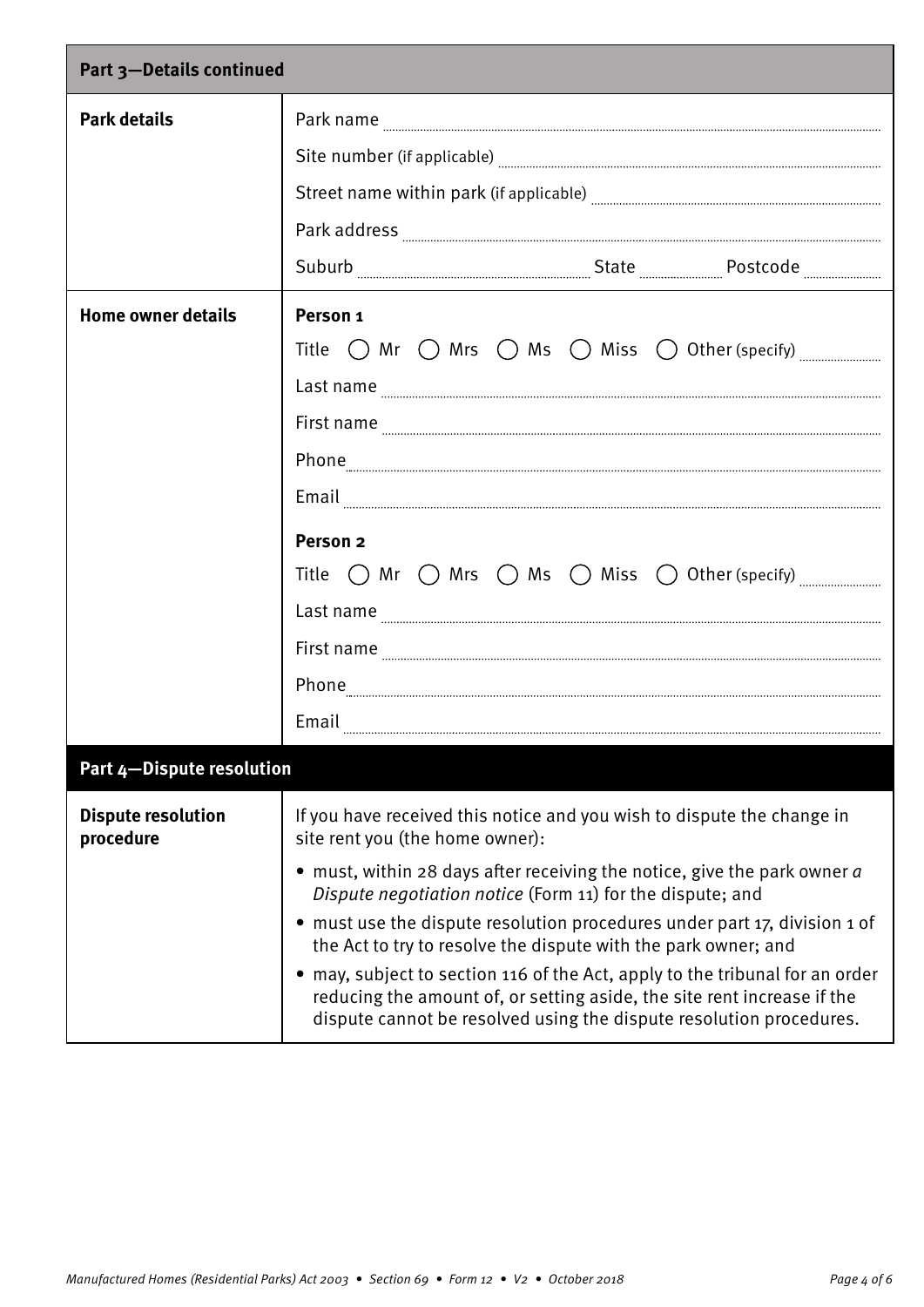#### **Further Information**

If you would like more information, contact the Department of Housing and Public Works on 13 QGOV  $(137468)$ or visit our website at **[www.hpw.qld.gov.au](http://www.hpw.qld.gov.au)**

#### **Regulatory Services (Department of Housing and Public Works)**

Regulatory Services administers the Manufactured Homes (Residential Parks) Act 2003. This includes investigating complaints and alleged breaches of the Act.

Department of Housing and Public Works GPO Box 690, Brisbane, QLD 4001 Phone: 07 3008 3450 Email: regulatoryservices@hpw.qld.gov.au Website: [www.hpw.qld.gov.au](http://www.hpw.qld.gov.au)

#### **Queensland Retirement Village and Park Advice Service (QRVAPAS)**

Specialist service providing free information and legal assistance to home owners and prospective home owners in residential parks in Queensland.

Caxton Legal Centre Inc. 1 Manning Street, South Brisbane, QLD 4101 Phone: 07 3214 6333 Email: caxton@caxton.org.au Website: [www.caxton.org.au](http://www.caxton.org.au)

#### **Seniors Legal and Support Service**

These centres provide free legal and support services for seniors concerned about elder abuse, mistreatment or financial exploitation.

Caxton Legal Centre Inc. 1 Manning Street, South Brisbane, QLD 4101 Phone: 07 3214 6333 Email: caxton@caxton.org.au Website: [www.caxton.org.au](http://www.caxton.org.au)

### **Queensland Civil and Administrative Tribunal (QCAT)**

This independent decision-making body helps resolve disputes and reviews administrative decisions by government.

GPO Box 1639, Brisbane, QLD 4001 Phone: 1300 753 228 Email: enquiries@qcat.qld.gov.au Website: [www.qcat.qld.gov.au](http://www.qcat.qld.gov.au)

#### **Queensland Law Society**

Find a solicitor

Law Society House 179 Ann Street, Brisbane, QLD 4000 Phone: 1300 367 757 Email: info@qls.com.au Website: [www.qls.com.au](http://www.qls.com.au)